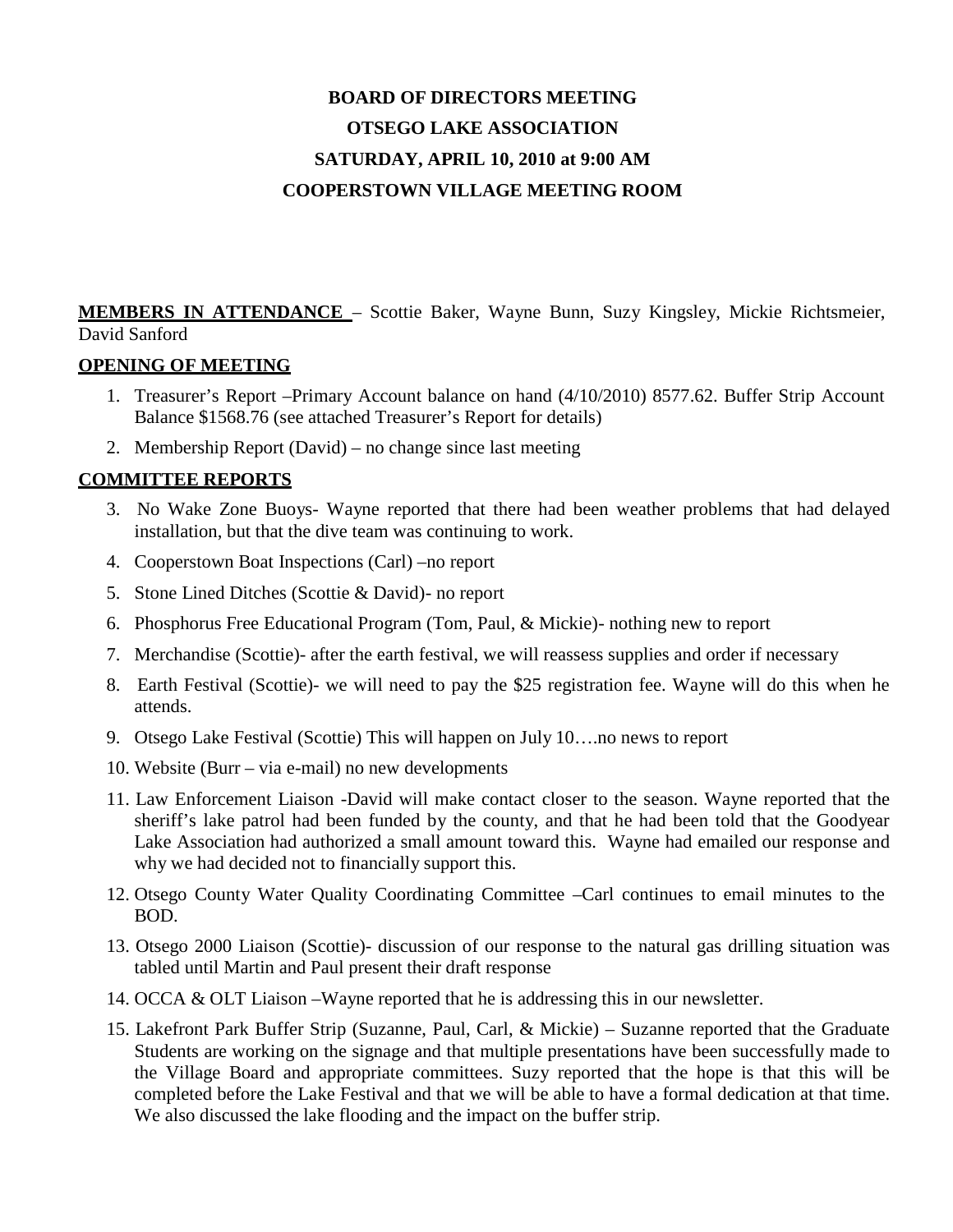- 16. Springfield Landing Buffer Strip (Suzanne, Mickie, & Paul) Mickie and Suzy reported that they had attended the Springfield Town Board Meeting and had received a positive reception about exploring the development of a buffer strip at the Springfield Public Landing.
- 17. Fenimore Art Museum Buffer Strip –Suzanne reported that she had attended a NYSHA Board Meeting and that their Buffer Strip was budgeted for development in 2011.
- 18. Mud Plume Photography Wayne reported that Paul is coordinating this
- 19. NYS Rt. 80 Adopt A Highway –Wayne reported that the first collection will be this summer.

#### **OLD BUSINESS**

- 20. OLA Newsletter Wayne reported that the Spring Edition will be sent out by regular mail with the Membership Application. The Winter Newsletter was sent out by email.
- 21. Mailing List for Newsletter -Wayne, Mickie, & Suzanne will work on this.
- 22. Newspaper Advertisement for New Members In Addition To Mass Mailing –Wayne is working on this
- 23. OLA Statement on Natural Gas Drilling (Paul & Martin) –tabled
- 24. Boater Safety Course –David is checking on this
- 25. Pennysaver "One Line" Quotes About Otsego Lake –Wayne has collected quotes and will followup.
- 26. Renew Memberships in OCCA and NYSFOLA- Wayne has \$75 check which he will send to NYSFOLA. He will also check about timing for our renewal of OCCA membership.
- 27. OLA By-Laws Update (Wayne) –no news
- 28. NYSFOLA Annual Conference April 30th May 2nd, 2010 –Wayne reported he will attend.
- 29. Meetings with President of Canadarago Lake Association & Goodyear Lake Association –Wayne intends to continue this.
- 30. OLA Banner & Oval Decals (Wayne) –research will continue

30A. "After the Storm" Video Program – Suzy reported that she had talked with NYSHA administrators and that we had the OK (subject to review of the film). This could even happen as soon as September.

#### **NEW BUSINESS**

- 31. (a) Hall of Fame Parade (June  $20^{th}$ ); (b) 1<sup>st</sup> Annual OLA Boat Parade; (c) 4<sup>th</sup> of July Parade Wayne is still hoping to organize the Boat Parade and also that we will participate in the organized parades.
- 32. Scottie made the suggestion that we should look into selling burgees (boat flags). The Board was supportive of this idea, and Scottie agreed to look into this.
- 33. Nominations for Annual Election (June Membership Meeting) The Board decided that it was not necessary to appoint a nominating committee since Wayne has agreed to serve again, and it is presumed that the other board members will as well.

Positions Up For Election:

- President Currently Wayne Bunn
- Director Town of Otsego (Currently Paul Lord)
- Director Town of Springfield (Currently Mickie Richtsmeier)
- Director Town of Middlefield (Currently Burr Southworth)
- Director Village of Cooperstown (Currently Carl Good)